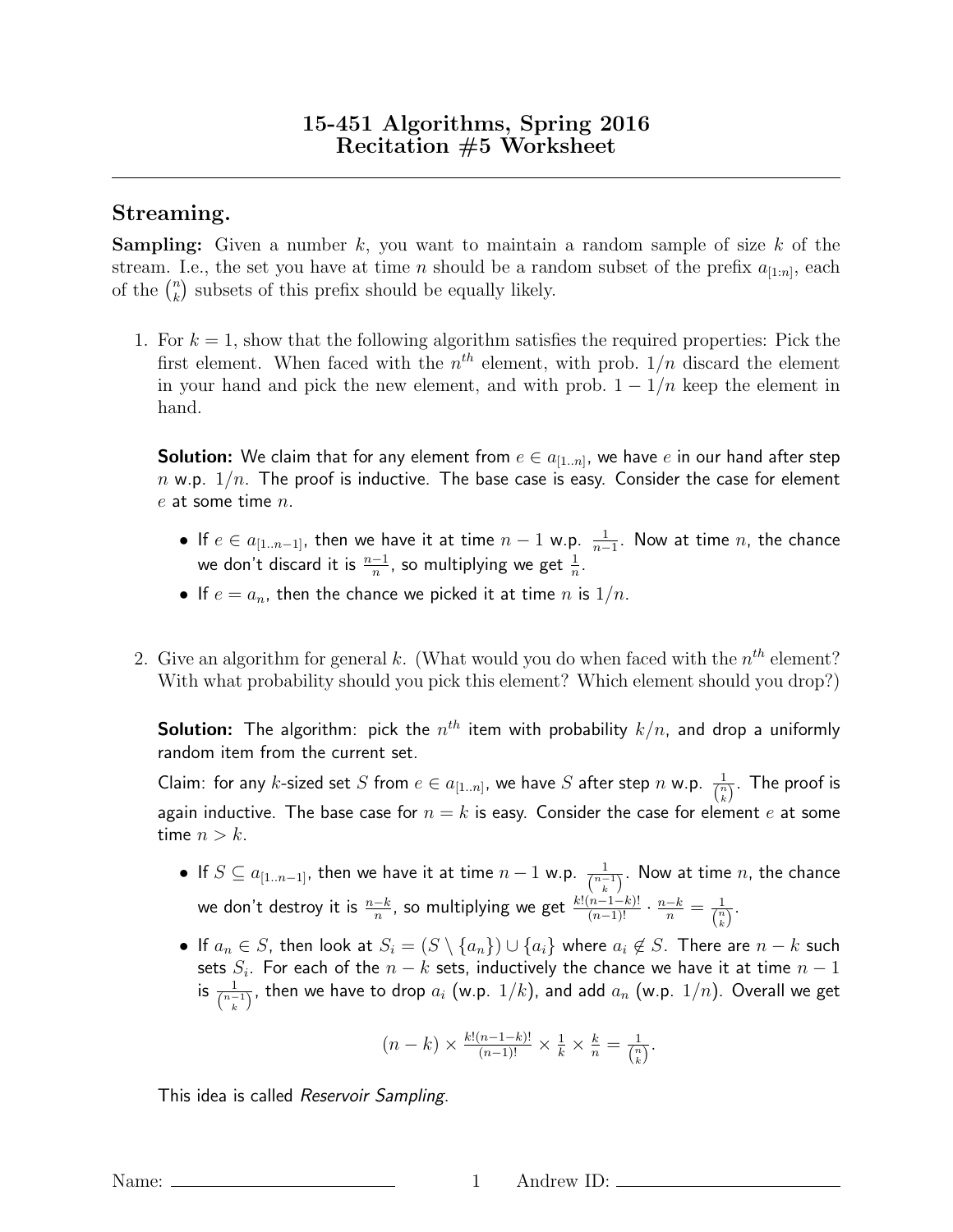**Missing Numbers:** Suppose I give you a stream of  $n - 1$  elements, which contains all the numbers from 1 thru *n* except one of them. (The numbers do not appear in sorted order.) Clearly you can figure out the missing number by storing all  $n-1$  numbers and looking for the missing number. How can you output the missing number with only  $O(\log n)$  space? What if there are two missing numbers: can you again use only  $O(\log n)$  space?

Solution: For one missing number, you can store the sum of all numbers seen so far. Then finally subtract that from  $\frac{n(n+1)}{2}$  to get the missing number. This requires  $2\log_2(n) + O(1)$  bits. This can be reduced to  $\lceil \log_2(n) \rceil$  by keeping the XOR of all of the numbers instead of the sum. For two, you can store, e.g., the sum, and the sum of their squares. Then you'll know  $a + b$ and  $a^2+b^2$ , and can solve for the answer. This is  $3\log_2(n)+O(1)$  bits.  $\,$  Can you do it in  $2\log_2(n)+O(1)$ , which would be closer to the information theoretic lower bound? You could also have stored the sum and product of the numbers seen, but that requires more space. The product of the numbers could be as large as  $\Omega(n!)$  which requires  $\Omega(n \log n)$  bits to store.

## Heavy Hitters Estimation.

In the heavy-hitters estimation with deletions (which is often called  $Count-Min<sup>1</sup>$ ), we created an estimator with "one-sided error": our estimate was always an overestimate. I.e., for the target value v we created a random variable X such that  $Pr[X \ge v] = 1$ . Suppose  $E[X] = \mu$ .

1. Show that  $Pr[X \geq 2\mu] \leq \frac{1}{2}$  $\frac{1}{2}$ .

Solution: Markov's inequality.

2. Use this to show that if we take k independent copies  $X_1, X_2, \ldots, X_k$  of the r.v. X, then  $Pr[min_{i=1}^{k}(X_i) \ge 2\mu] \le 2^{-k}$ .

**Solution:** In order to get such a high estimate, we must get unlucky all  $k$  times. The prob of that is  $2^{-k}$ .

3. Show that  $k = \lg(1/\delta)$  gives  $2^{-k} = \delta$ .

Solution:  $2^{-k} = 2^{-\lg 1/\delta} = \delta$ .

## Fingerprinting.

**Many Patterns:** You are given a set of patterns  $P_1, P_2, \ldots, P_k$  of equal length (all of them having length n) and a text T of length m. Give an algorithm to find all good locations in T, where a location i is good if some pattern among  $P_1, P_2, \ldots, P_k$  occurs as a substring of T starting at location i. The expected runtime should be  $O(kn + m)$ , and the probability of error is at most  $0.01<sup>2</sup>$ 

<sup>&</sup>lt;sup>1</sup>The original handout mistakenly said MinHash, which is a different algorithm

<sup>&</sup>lt;sup>2</sup>Assume you can do arithmetic operations on numbers of size  $O(log(kmn))$  in constant time, even modulo a prime.